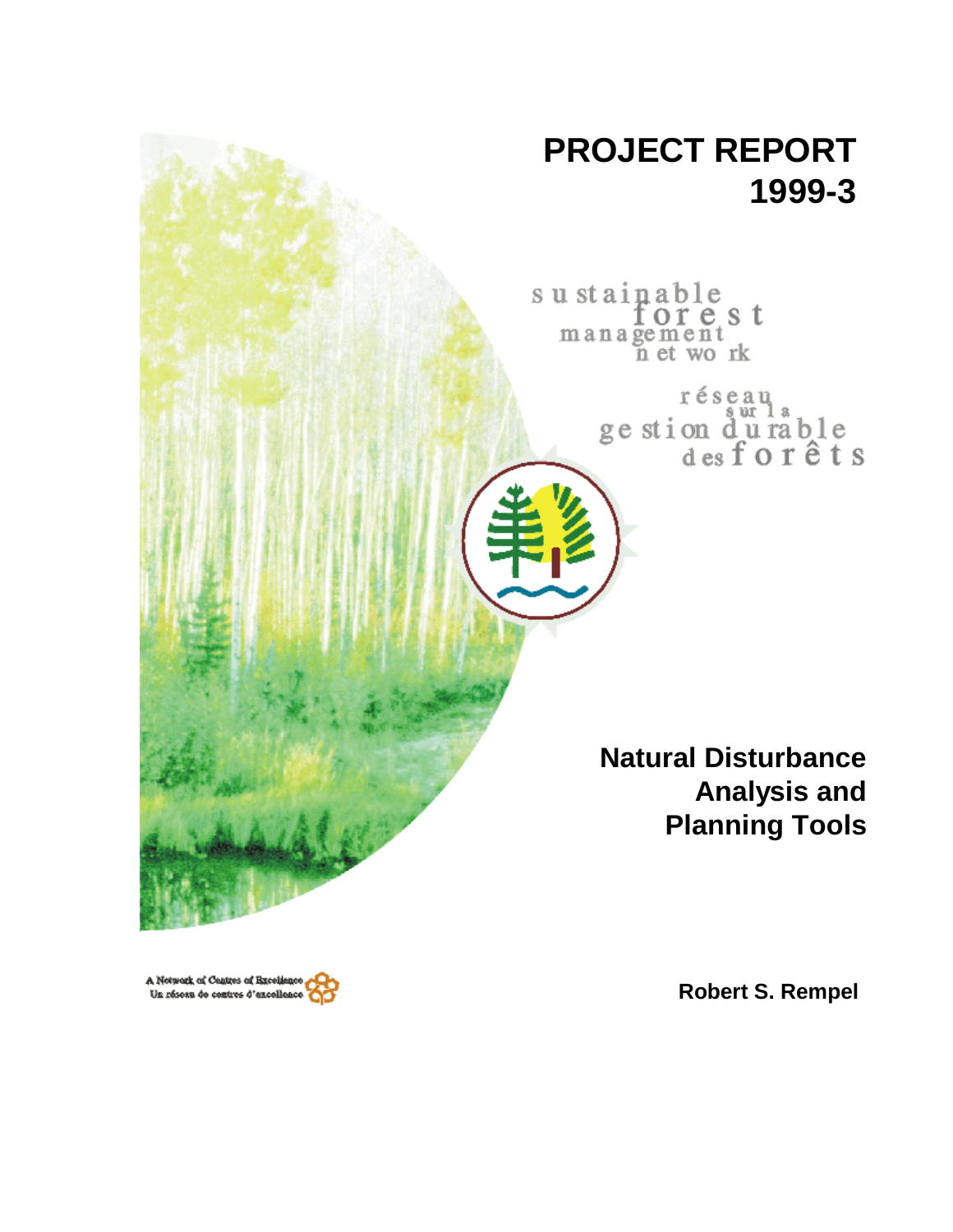For copies of this or other SFM publications contact:

Sustainable Forest Management Network G208 Biological Sciences Building University of Alberta Edmonton, Alberta, T6G 2E9 Ph: (780) 492 6659 Fax: (780) 492 8160 http://www.biology.ualberta.ca/sfm/

ISBN 1-55261-017-9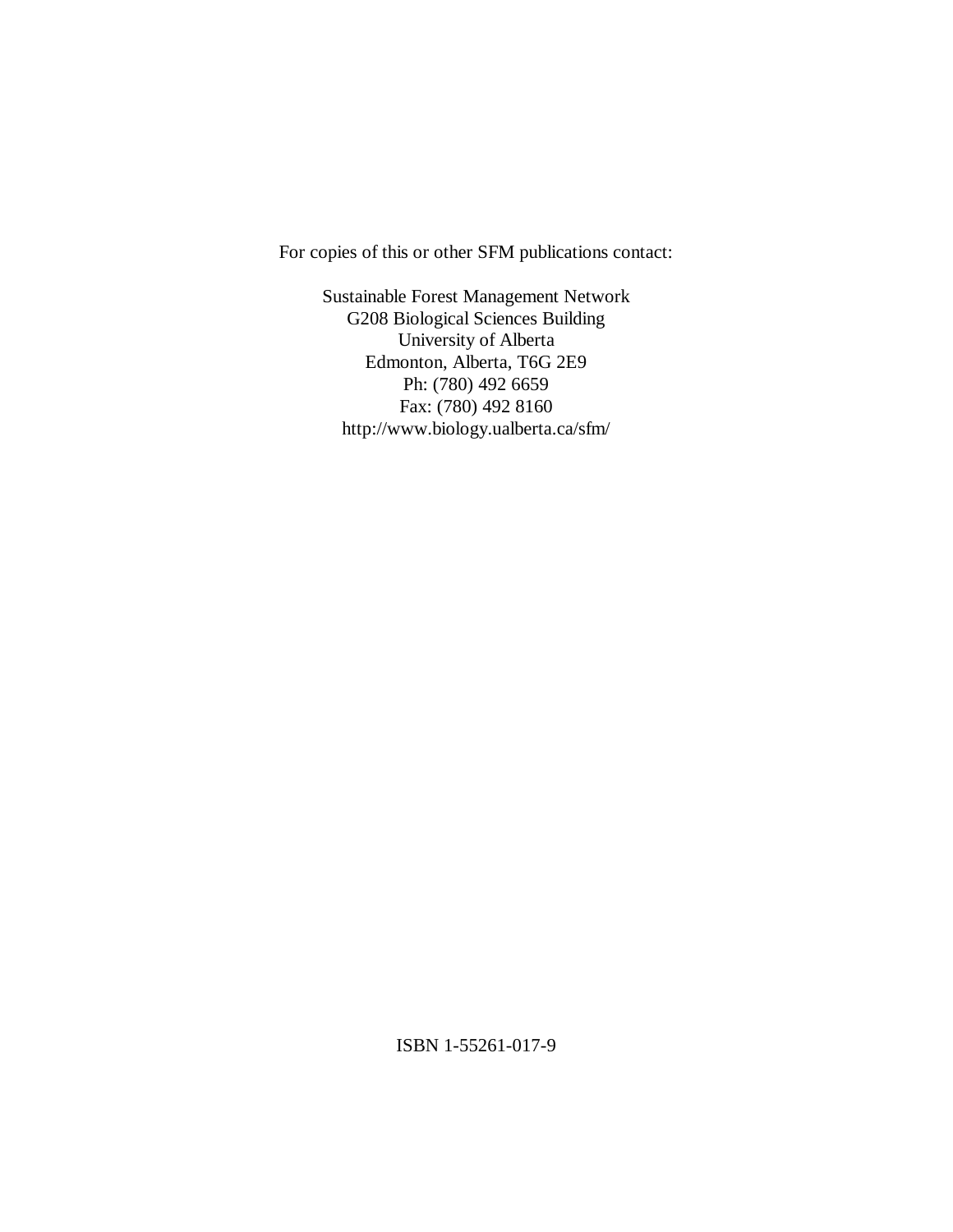# **Natural Disturbance Analysis & Planning Tools**

SFM Network Project: Planning and analysis tools for sustainable forest management

by

## **Robert S. Rempel**

Lakehead University and Ontario Ministry of Natural Resources 955 Oliver Road, Thunder Bay, Ontario P7B 5E1

# **June 1999**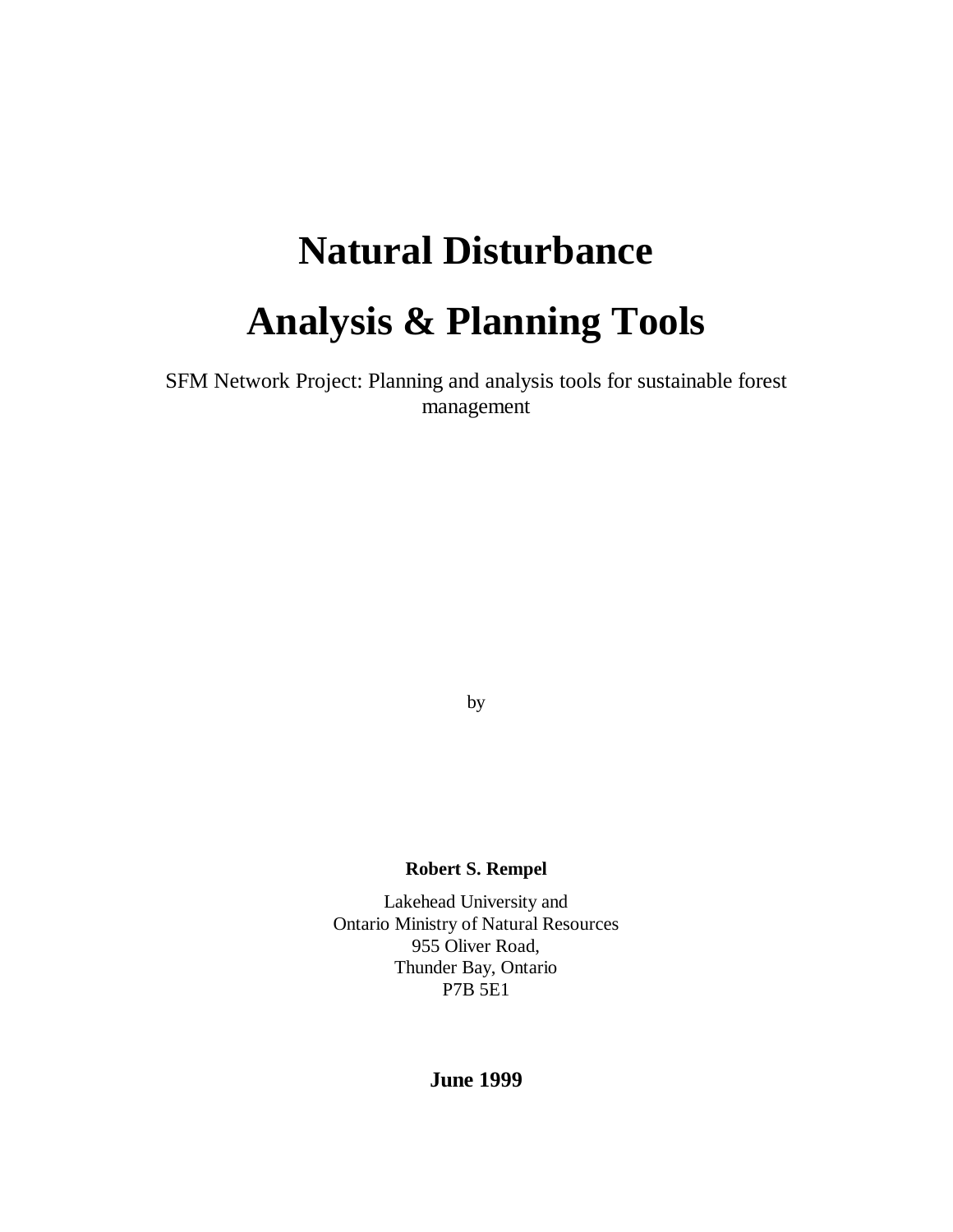#### **ABSTRACT**

Emulating patterns of natural disturbance through the practices of forest management is becoming an important component of the ecosystem-based approach to sustainable forest management (SFM). Our work has focused on developing decision support tools to aid forest management analysis and planning, with the specific objective of assisting planners as they develop harvest cutblock layouts with defined spatial objectives. In this report I will describe the following major components of our work in developing the knowledge and the computer software necessary to create and evaluate our decision support tools: mapping landscape patterns of forest residual following historical natural wildfires in boreal Ontario; GIS-based tools to characterize and assign habitat values to landscape patterns; hierarchical (multiscale) analysis of landscape patterns in boreal Ontario; applying decision support tools to analyze economic versus ecological trade-offs of spatial objectives in SFM planning; and applying decision support tools to support Criteria & Indicator analysis of National Parks ecological-integrity objectives.

# **ACKNOWLEDGEMENTS**

 SFMN supported the research reported here by providing funding to the following graduate students and summer student research assistants (SSRA), and in so doing contributed to the development of highly qualified staff. Many of these have now moved on to permanent employment directly related to their training under this project.

- ♦ Phil Elkie (Graduate Student completed) now Landscape Specialist for MNR
- ♦ Andrew Promaine (Graduate Student completed) now Park Ecologist for Parks Canada
- ♦ Cynthia Kaufmann (Graduate Student in progress)
- ♦ Mark Petrick (SSRA programmer for NDAPT) now doing PhD in computer science
- ♦ Angus Carr (SSRA programmer for Patch Analyst) now Regional Landscape Specialist for MNR
- ♦ Michael Gluck (SSRA landscape analyst for fire mapping) now Regional Landscape Analyst for MNR (on leave with IASSA in Vienna.)

SFMN also provided funding for networking travel, both through my grant and through direct travel grants. This permitted myself, my students, and other associates to present the results of this work, and to learn from others.

OMNR provided most of the base-funding, including the GIS hardware and software, remote sensing data, and my salary. Parks Canada (Pukaskwa Park) provided additional funding to support Andrew Promaine's thesis on applying criteria and indicators to national parks ecosystem objectives.

John McNicol, a major non-SFMN funded partner, funded the contracted work to map historical patterns of natural disturbance through the Forest Management Branch, Ontario Ministry of Natural Resources.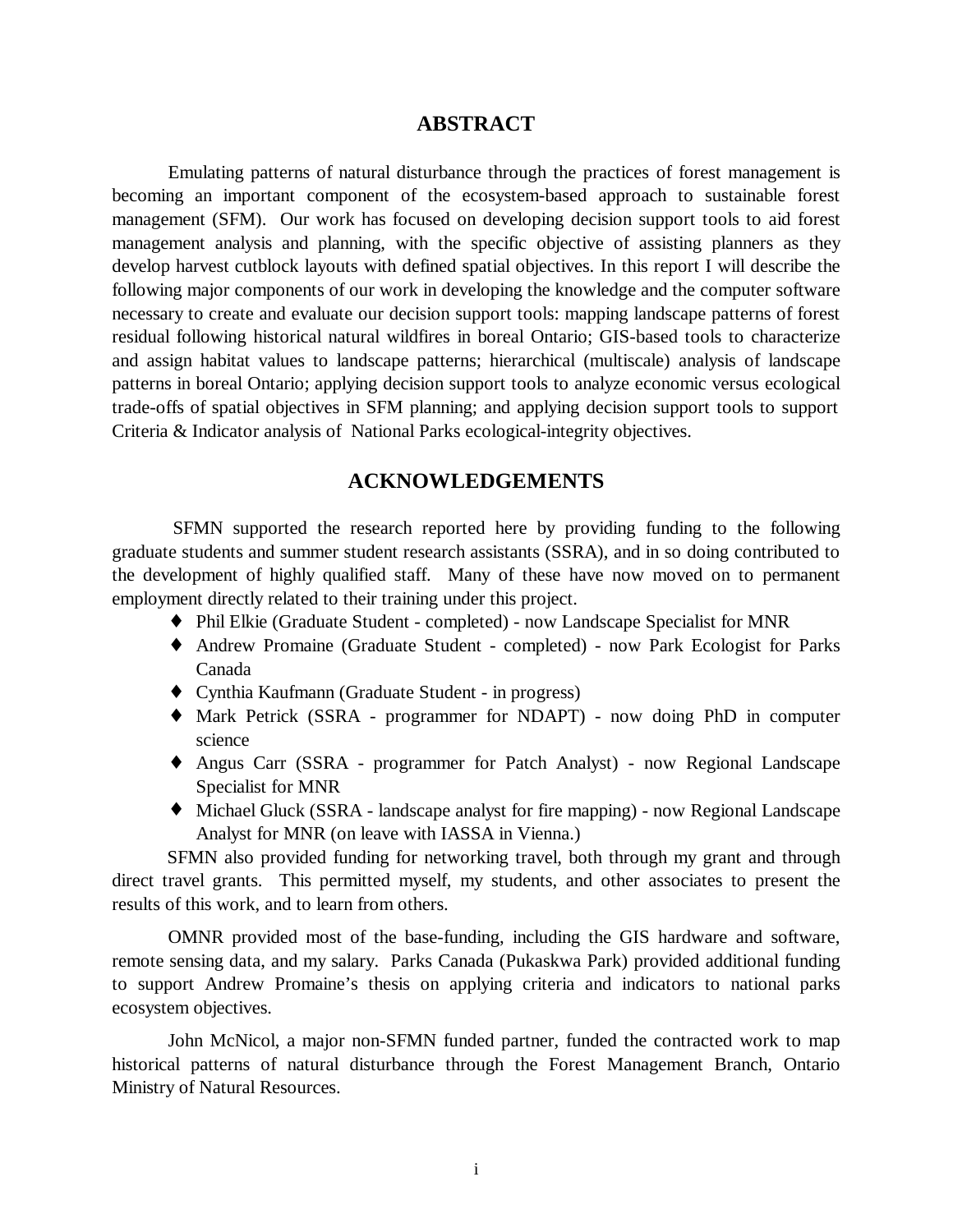## **INTRODUCTION**

Emulating patterns of natural disturbance through the practices of forest management is becoming an important component of the ecosystem-based approach to sustainable forest management (SFM). The natural disturbance approach requires knowledge of natural patterns of disturbance, including bounds of natural variability, and it also requires computer-based decision support tools to assist planners in applying principles of natural disturbance to operational aspects of SFM. Our work has focused on developing decision support tools to aid forest management analysis and planning, with the specific objective of assisting planners as they develop harvest cutblock layouts with defined spatial objectives. A forest management plan's spatial objectives are based in part on an ecoregion-specific understanding of natural disturbance effects, and in part on socio-economic considerations, legal policy issues, and other ecological and silvicultural drivers.

In this report I will describe the following major components of our work in developing the knowledge and the computer software necessary to create and evaluate our decision support tools:

-Mapping landscape patterns of forest residual following historical natural wildfires in boreal Ontario

-GIS-based tools to characterize and assign habitat values to landscape patterns

-Hierarchical (multiscale) analysis of landscape patterns in boreal Ontario

-Applying decision support tools to analyze economic versus ecological trade-offs of spatial objectives in SFM planning.

-Applying decision support tools to support Criteria & Indicator analysis of National Parks ecological-integrity objectives.

# **SUMMARY OF DATA ANALYSIS**

#### **Mapping landscape patterns of forest residual following historical natural wildfires in boreal Ontario**

Mapping landscape patterns created by historical fires is an important first step in providing decision support and direction to forestry planners who need to know how they can layout harvest cutblocks to emulate patterns of natural disturbance. Two scales of pattern are immediately relevant: the regional scale and the landscape scale (Fig. 1). The regional scale deals with how much area to log annually, how large the cuts should be, and how far apart they should be spaced. The landscape, or multi-stand scale deals with the shape of cuts, amount of uncut residual, and dispersion of residual within cuts.

This study deals with the landscape scale, where we have mapped landscape patterns created by natural, unsuppressed wildfires in the boreal forest. From our analysis, we indicate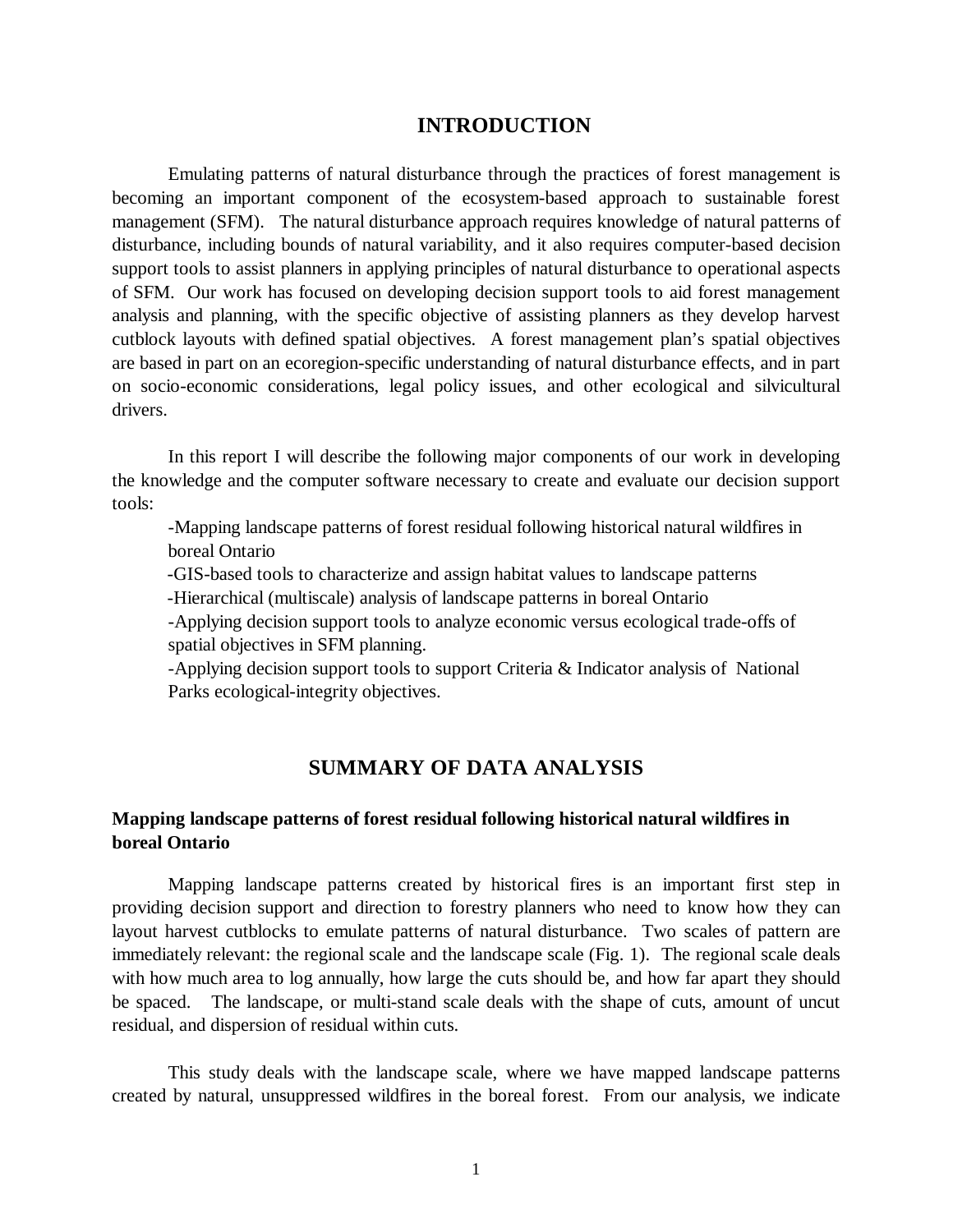how much residual uncut forest should be left for a cutblock of any given size (Fig. 2), and we provide baseline statistics concerning patch shape, size diversity, etc. for natural fires (Table 1). We also introduce a new approach to describing the dispersion of residual within a cutblock to help define specific spatial objectives for emulating natural disturbance.



Fig. 1. Three examples of 42 fires digitized from 1930s to 1940s aerial photography, ranging in size from ca. 100 – 50,000 ha. Eight landcover classes were photo interpreted, and then digitized, with a minimum polygon size of 0.25 ha. Large polygons are Hill's Site Regions

To characterize natural fires, we obtained 1:15,840 scale black and white aerial photography (from the 1930s and 1940s) of 42 wildfires that either had very little or no fire suppression (Rempel et al.b 1999). Most photographs were taken within 15 years of the burn. We visually interpreted the photographs to create 8 landcover classes: burn, upland and lowland conifer, upland and lowland hardwood, mixedwood, open wetland, treed wetland, and open water (Fig. 1). The minimum digitized polygon size for photo interpretation was 0.25 ha, which represents a ground observation of 50 m by 50 m. This is a similar size to a Landsat TM (satellite) pixel (30 m by 30 m), and therefore facilitates application of these results to modern and cost effective monitoring technology. Fires for the full data set ranged from 54 – 54,722 ha, and occurred in both eastern ecoregions (Hills' site regions 2E, 3E, 4E, and 5E), western ecoregions (Hills' site regions 2W, 3S, 3W, 4S, 4W, and 5S) of the Province.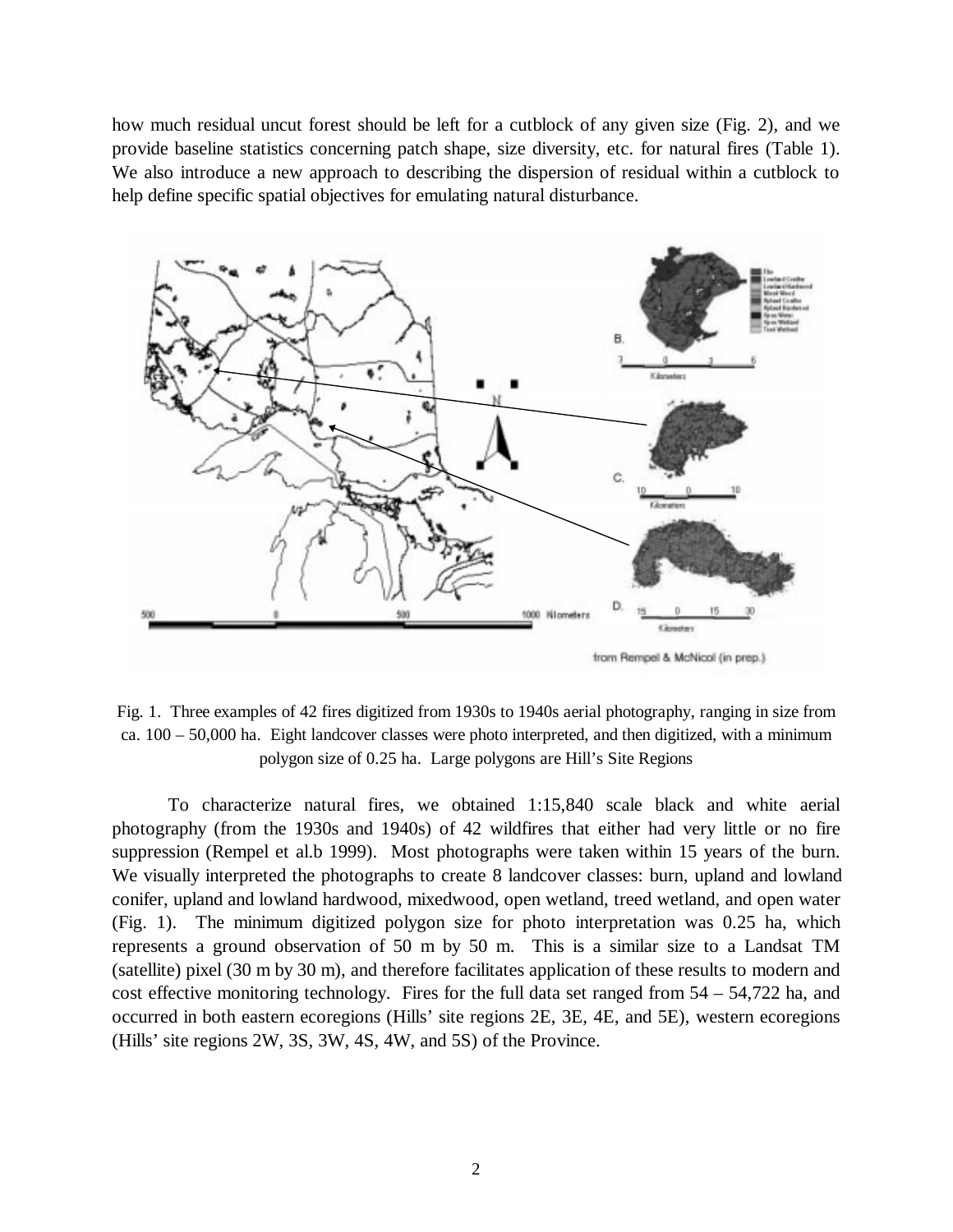|                        | $\mathbf N$ | Minimum      | Maximum | Mean      | Std. Deviation | <b>Skewness</b> | Kurtosis |
|------------------------|-------------|--------------|---------|-----------|----------------|-----------------|----------|
| Burned Area (ha)       | 42          | 36           | 43168   | 3387.52   | 7629.74        | 4.190           | 19.442   |
| Event Area (ha)        | 42          | 54           | 52772   | 4664.52   | 9320.07        | 3.971           | 18.183   |
| Event edge-area        | 42          | 26           | 200     | 83.83     | 41.21          | .692            | .168     |
| ratio (m/ha)           |             |              |         |           |                |                 |          |
| Number of Residual     | 42          | 20           | 2139    | 277.24    | 391.71         | 3.099           | 12.039   |
| Patches $> .25$        |             |              |         |           |                |                 |          |
| (Num Resid. Patch      | 42          | $\mathbf{1}$ | 32      | 11.10     | 7.16           | .996            | .642     |
| $< .25$ ha $)/100$     |             |              |         |           |                |                 |          |
| Residual Area (ha)     | 42          | 17           | 6143    | 882.83    | 1297.46        | 2.387           | 6.468    |
| Residual Edge (m)      | 42          | 11570        | 2040870 | 280638.57 | 3.90E05        | 2.671           | 9.291    |
| Residual PA-1          | 42          | 1306         | 3671    | 2255.98   | 563.02         | .730            | .381     |
| (m/ha)                 |             |              |         |           |                |                 |          |
| Residual NASQ          | 42          | .395         | .551    | .46070    | 3.36E-02       | .493            | .737     |
| Residual Mean          | 42          | .523         | 18.543  | 2.73698   | 2.77           | 4.748           | 26.966   |
| Patch Area (ha)        |             |              |         |           |                |                 |          |
| Residual Mean          | 42          | 388          | 3021    | 920.94    | 430.48         | 2.921           | 13.229   |
| Patch Edge (m)         |             |              |         |           |                |                 |          |
| <b>Residual MPFD</b>   | 42          | 1.094        | 1.135   | 1.11372   | 9.26E-03       | .170            | $-.001$  |
| <b>Residual AWMPFD</b> | 42          | 1.127        | 1.273   | 1.17730   | 3.54E-02       | .985            | .738     |

Table 1. Summary statistics for landscape analysis of digitized historical aerial photography (1920s - 1940s)

#### **GIS-based tools to characterize and assign habitat values to landscape patterns**

As forest planning begins to adopt emulation of natural disturbance as spatial objective in harvest cutblock layout, forest planners will be faced with the difficult task of developing and assessing management plans in terms of specific spatial objectives (Elkie et al. 1999; Rempel et al. 1999a, b; Rempel 1999b, c). This new approach to forest management will require analysis and planning tools capable of assisting planners with such ecological objectives as emulating patterns of natural disturbance, and protecting habitat for both ecotone and interior forest species. Such tools must be accessible to resource specialists, and not be restricted to systems and GIS specialists. They should also integrate easily within the corporate GIS, and should be capable of analyzing data in its native GIS format, without the need for complex and time consuming exports and reformats. We have developed 2 complementary landscape pattern analysis tools that operate as extensions in the ArcView environment: Patch Analyst (Fig. 3) and Habitat Analyst (Fig. 4). The functions operate seamlessly on both vector (Shape and Coverage) and raster (Grid and Image) data formats. Patch Analyst performs pattern analysis of landscape patches, and includes data manipulation functions such as patch dissolve and create-core areas. Habitat analyst assigns values to landscape patterns based on interspersion, juxtaposition, and isolation of seral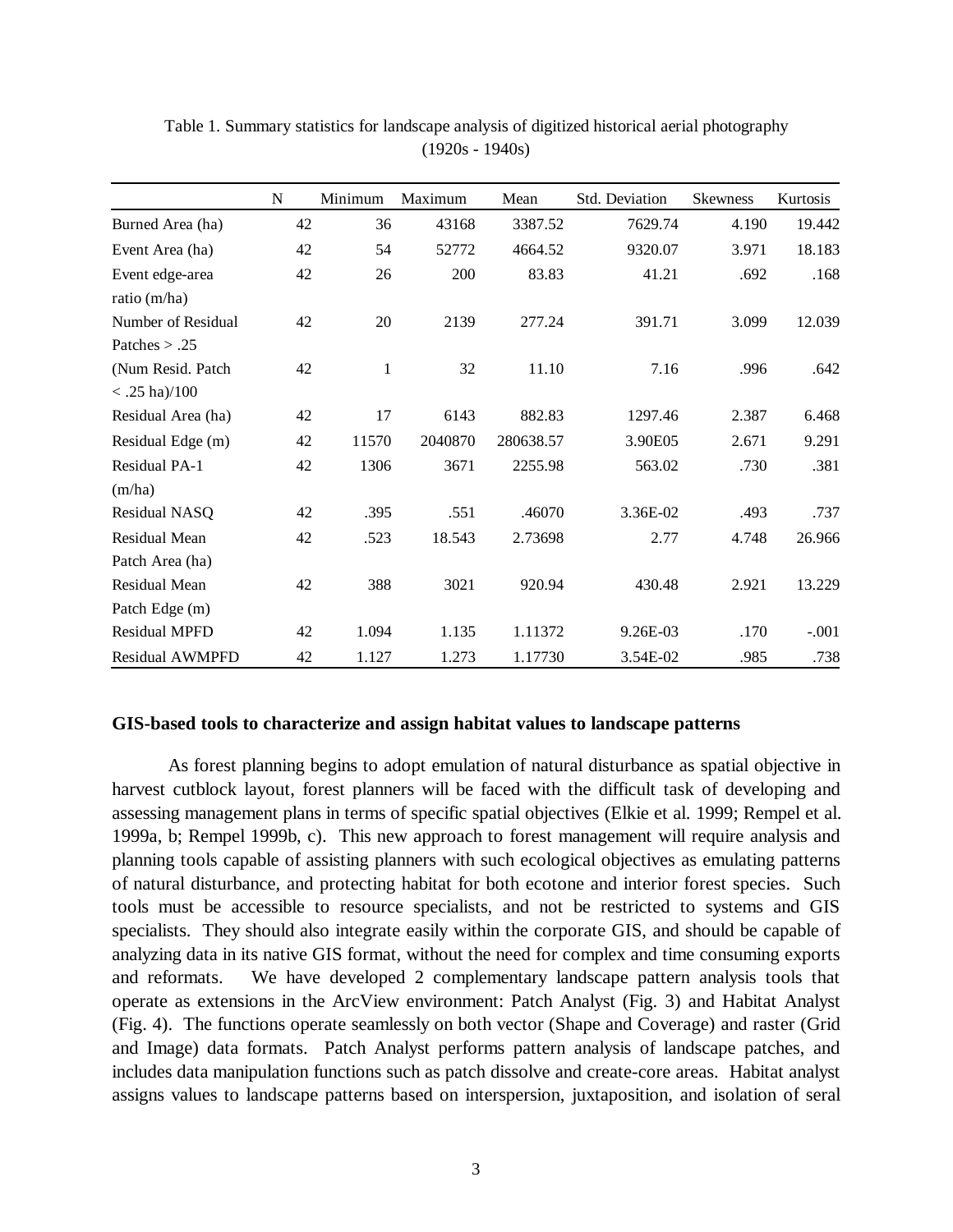vegetation stages. It includes data manipulation functions such as attribute assignment and modelling. Pattern evaluations are conducted within a user-defined hexagon grid. Together, these tools provide the planner with desktop tools to analyze and interpret landscape patterns and projections of alternative planning scenarios.



Fig. 2. Regression plot (log-log) of fire event area (defined by a convex polygon surrounding outer extents of the burn) versus total residual (unburned mature forest) within the fire event boundaries. Data is from digitized historical aerial photography (1920s - 1940s). Regression plot provides forestry planners with a suggested amount of edge to leave within proposed cutblocks of any given size. Regression graphs are also available to predict residual area.

#### **Hierarchical (multiscale) analysis of landscape patterns in boreal Ontario**

The practice of emulating natural disturbance must be embedded in principal theories of landscape ecology. A major premise underlying the concept of emulating natural disturbance is that we can substitute logging for fire in terms of creating landscape patterns. A fundamental principle of landscape ecology is that landscape patterns may be hierarchical in nature (i.e., patterns nested within patterns), and therefore if we are to use logging to emulate natural pattern creation, then we must understand whether these patterns are indeed nested, and the critical scales at which pattern structuring occurs. These critical scales then become the focus of forest management.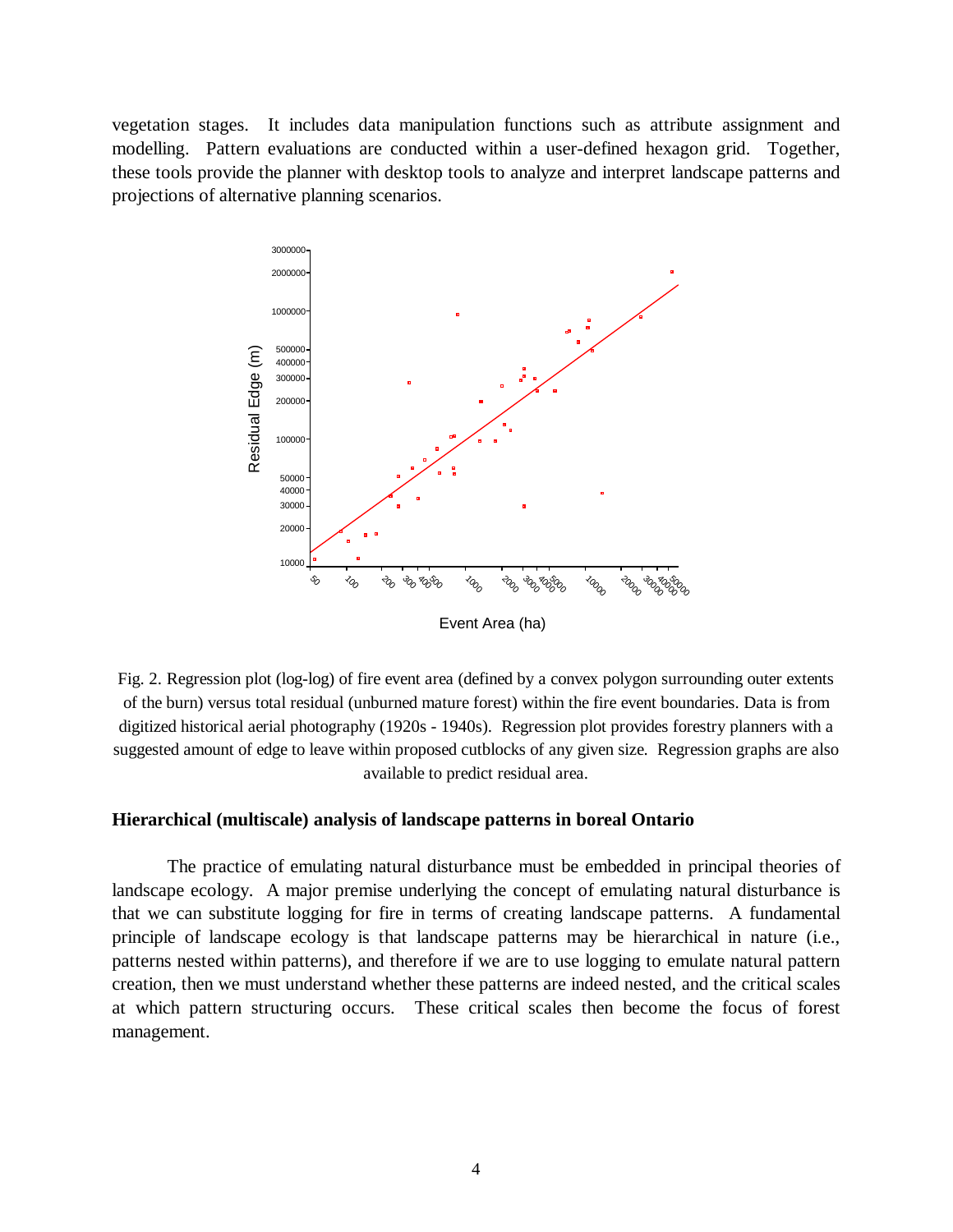

Fig. 3. Spatial statistics dialog box from Patch Analyst. Dialog box allows user to request common landscape metrics necessary for setting and evaluating spatial objectives in SFM planning. Patch Analyst is available as an extension to ArcView, and allows user to interact directly, and through a simple interface, with ArcInfo database structures, including ArcLibrary, ArcLibrary, and SDE holdings.

Hierarchy theory suggests that complex systems will develop hierarchical structure that can be reflected in multiple levels of organization in landscape patterning (Elkie and Rempel 1999). A hierarchy of processes operating at different spatial and temporal scales form landscape pattern and changes to the patterns can have impacts on forest dwelling species. The influence of forest management on forest landscapes requires evaluating changes to pattern at relevant scales. Managing landscapes under the auspices of sustainable forest ecosystems and emulation of natural disturbance requires: i) knowledge of current relevant scales of landscape patterning and ii) forest management guidelines that give sound direction while still providing enough flexibility to address variability across landscapes. We use thematic landcover maps derived from satellite imagery, and lacunarity analysis (Fig. 5) to evaluate the hypothesis that there are no differences in the relevant scales and nested hierarchies of forest pattern between two regions, northwest and northeast Ontario. We define a relevant scale as the spatial level where non-random patterning of landscape structure occurs, and such spatial scales are therefore relevant to forest management. Similar nested hierarchies occurred in the northwest in both the forest and wildfire disturbance classes. In contrast, the scales of spatial patterning detected in the northeast occurred at fewer levels, and in the disturbance class, which was the result of forest harvest, at only one level. The results provide evidence that by emulating natural disturbance at multi-levels nested hierarchies of forest pattern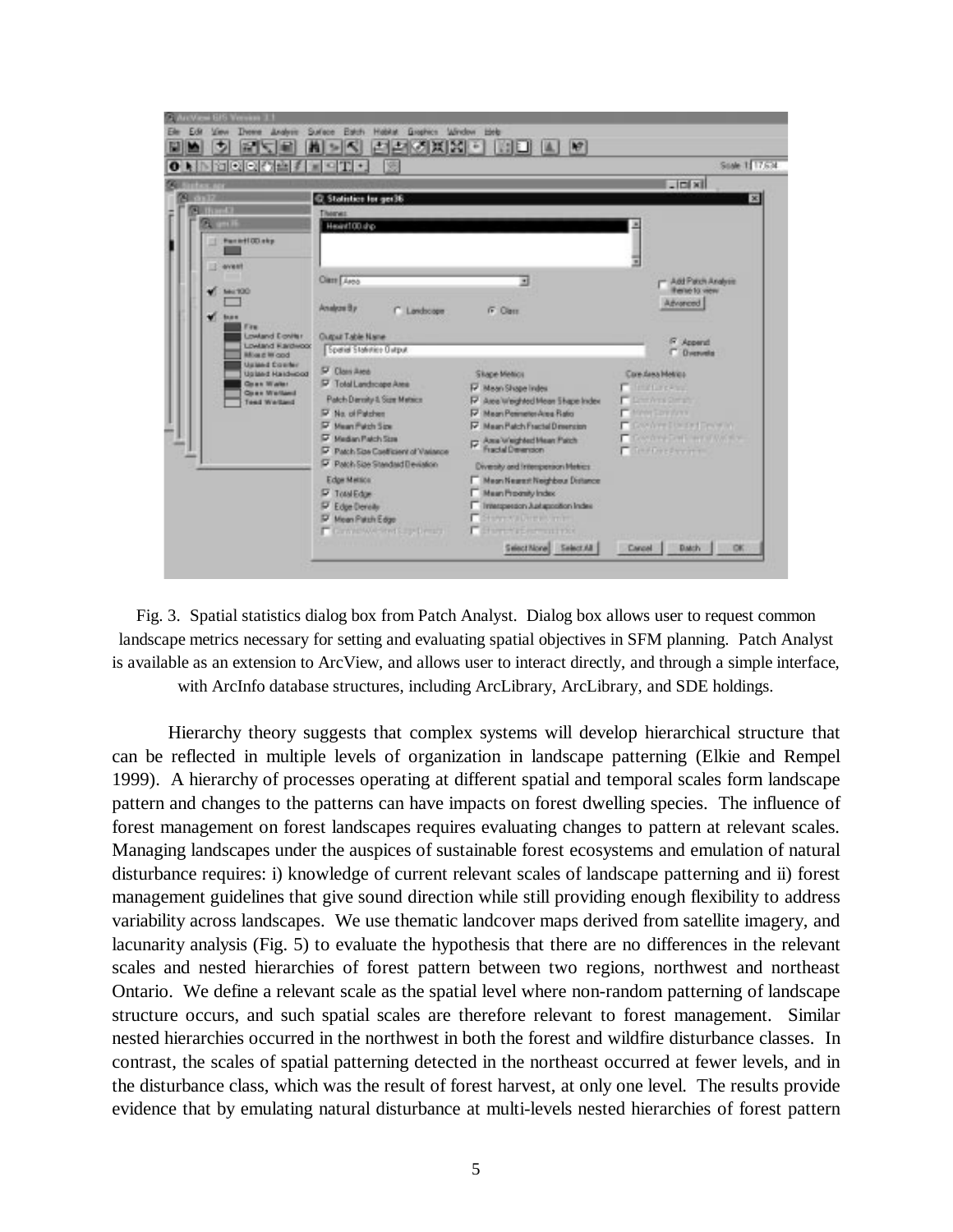can be maintained, but ignoring such complexities can also result in simplification of the forest landscape. Forest management guidelines that provide enough flexibility to address the variability in natural disturbance patterns across Ontario landscapes will be the most beneficial in sustaining forest ecosystems.



Fig. 4. Attribute modelling dialog box from Habitat Analyst. Dialog box allows users to create, edit, or import algorithms that assign habitat values based on stand attributes, such as age, species composition, and site class. This ArcView extension interacts closely with Patch Analyst.

# **Applying decision support tools to analyze economic versus ecological trade-offs of spatial objectives in SFM planning.**

As we move towards emulating natural disturbance as an SFM practice, it becomes increasingly necessary to quantify the effects of various spatial patterns of harvest cutblock layout in terms of both ecological and economic objectives. Rather than comparing one spatial objective versus another, it may be more useful to evaluate a matrix of alternative objectives (Kaufmann and Rempel 1999). If these are then presented on 3-D response surface graph (Fig. 6), the planner can determine a more general effect of moving towards, say a smaller cutblock size and greater spacing of patches, on both habitat and wood supply.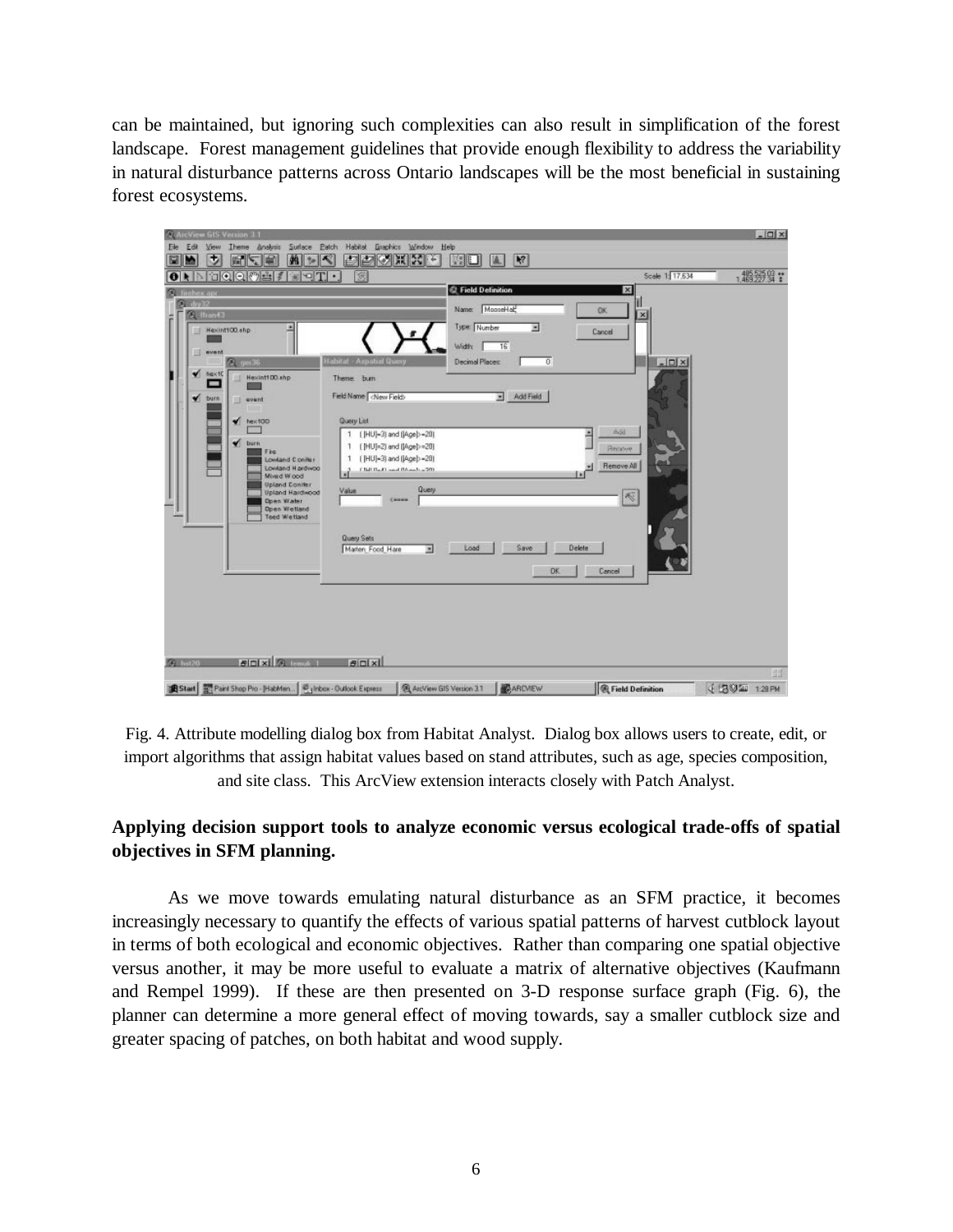

Fig. 5. A simple hierarchical 800 pixel<sup>2</sup> hypothetical landscape and its corresponding lacunarity response curve. The black pixels represent the class of interest. The response curve indicates inflections that are interpreted as relevant scales where non-random pattern emerges. Here a strong inflection occurs at 50 pixels<sup>2</sup>(ln 3.90). If pixel size was 25 m, then this indicates that 1.25 km is a important spatial scale at which to characterize and emulate natural disturbance patterns.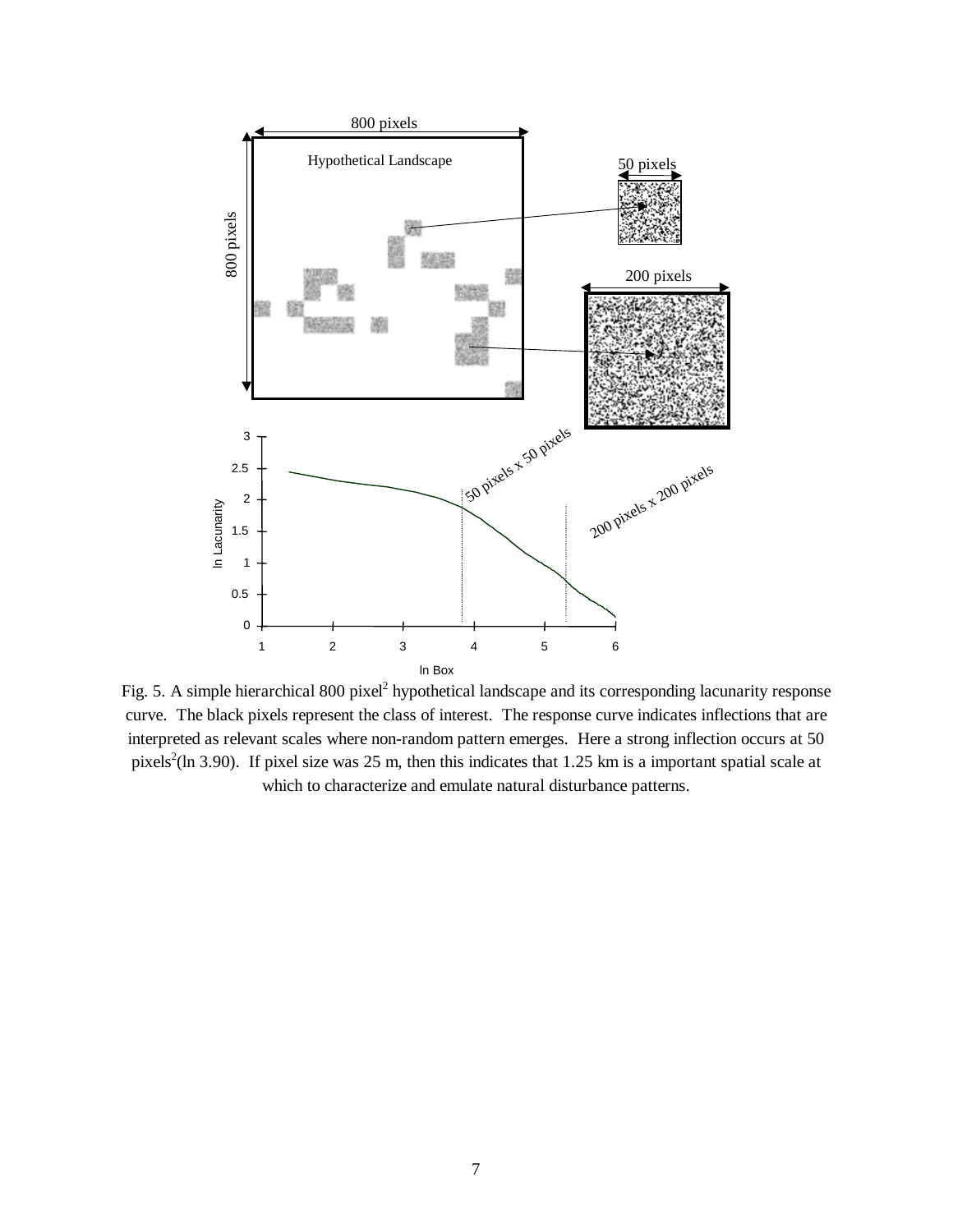

Fig. 6. Surface response graph showing economic response (z-axis), defined as % of annual allowable harvest achieved after applying spatial constraints on harvest. Spatial constraints are defined as cutblock proximity (x-axis) and maximum block size. Same tone of gray represents a similar response on the z-axis.



Fig. 7. Overlay of 100 ha hexagon grid on landcover map to characterize landcover dispersion. Proportion of caribou habitat is calculated within each hexagon cell, and then presented as a frequency histogram.

On two northwestern Ontario forest management units, we modeled the effects of alternative forest management scenarios and spatial constraints on both the supply of suitable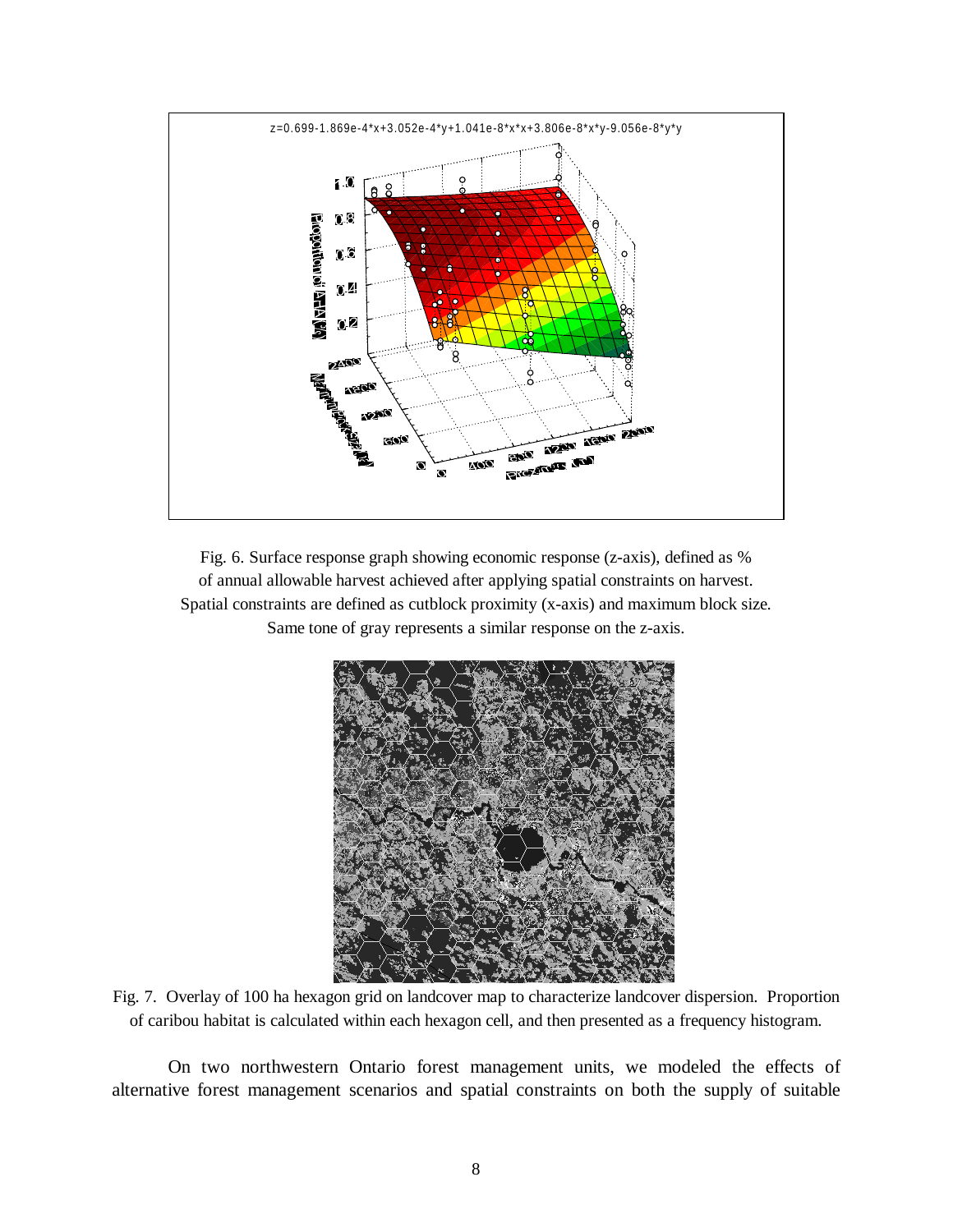wildlife habitat and the ability to achieve non-spatially defined timber harvest volume objectives (Kaufmann and Rempel 1999). The result is a decision surface model that identifies thresholds in the ecological and economic response variables, and that allows managers to determine the "spatial domain" where both ecological and economic objectives converge. Such a model may be a useful approach for initial policy screening in an adaptive management cycle. The Ontario Ministry of Natural Resources' (OMNR) Strategic Forest Management Model (SFMM), a linear programming optimization model, and Remsoft's Stanley, a spatial harvest allocation program, were used to explore alternate forest management scenarios. Timber supply and habitat supply for both interior and ecotone wildlife species were examined after five 10-year terms of harvest using various spatial constraints (cutblock size, proximity, and greenup delay). Habitat Analyst and Patch Analyst were used to evaluate habitat supply where both non-spatial (landcover composition) and spatial (patch pattern) analyses were conducted. A hexagon grid was used to assist analysis of habitat dispersion (Fig. 7), which was presented as a histogram of hexagon frequency (Fig. 8). Consistent with other studies, a green-up constraint had an adverse effect on the amount of available harvest area that could be allocated and blocked spatially  $(p<0.0001)$ . Forest management scenarios using a caribou stratification process of restricting harvest in large (>10,000 ha) blocks also had an adverse effect on the amount of available harvest area that could be allocated and blocked spatially  $(p<0.0005)$ .





occurrences of preferred habitat cells throughout the management unit.

#### **Applying decision support tools to support Criteria & Indicator analysis of National Parks ecological-integrity objectives.**

Assessing and evaluating ecological integrity is a complex and often subjective task. However, recent legislative changes have forced ecosystem managers to develop more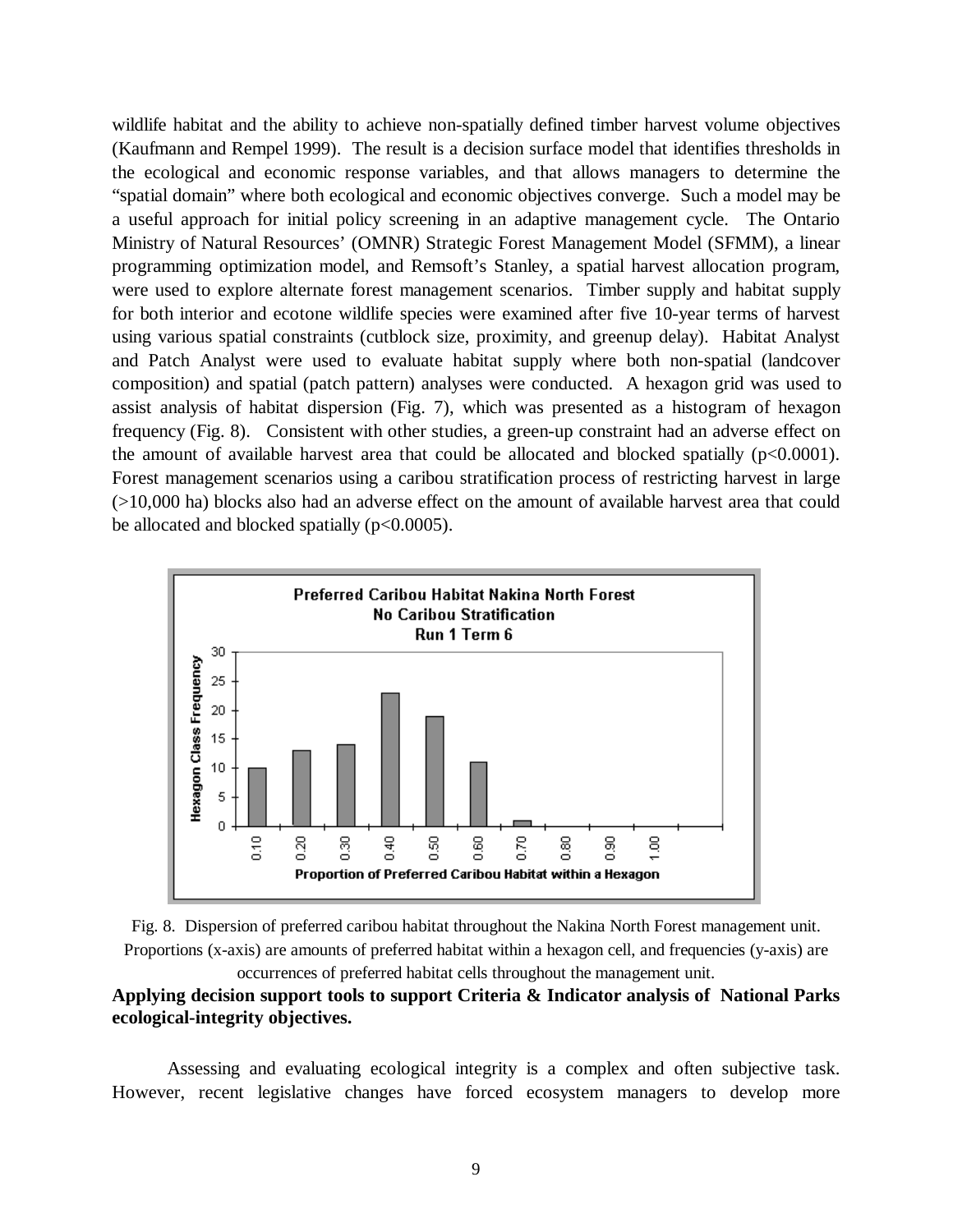quantitative techniques to measure ecological integrity, particularly in Canada's national parks. Using a combination of measures for forest sustainability and existing regional data sets, a suite of indicators have been structured into a hierarchical framework for monitoring broad-scale, ecological forces (referred to as "drivers of change"), as well as ecosystem, habitat and species dynamics for the Pukaskwa National Park ecosystem. The project's focus is on gaining a measurable understanding of the spatial and temporal aspects of the ecological integrity of the park and its broader ecosystem (Promaine and Rempel 1999).

The indicators reveal that: (1) Pukaskwa National Park may be more unique than representative of the central boreal uplands, and (2) increasing human demand for natural resources, particularly timber, is playing a significant role in the ability of park management to maintain the park's ecological integrity. Road construction in the greater park ecosystem may play a significant role. These are important results that shape the park's management approach and priorities.

Continued use of this structural framework for ecological integrity will allow Pukaskwa National Park to be used as a benchmark for environmental change and contribute to the understanding required for mitigating such changes.

# **MANAGEMENT APPLICATIONS**

#### **Mapping landscape patterns of forest residual following historical natural wildfires in boreal Ontario**

Results of this project provide a template, or signature, of natural disturbance patterns that can be used in specifying spatial targets, including landscape pattern and cutblock layout, in forest management plans. Analysis also provides indicator values for landscape structure when for planning under the Criteria & Indicators approach.

#### **GIS-based tools to characterize and assign habitat values to landscape patterns**

This project will produce simple to use GIS tools to characaterize existing landscape patterns, to assign habitat or other values to landcover composition and landscape pattern, and to assess compliance of a particular cutblock layout to predetermined spatial objectives. The tools will facilitate implementation of key concepts from natural disturbance ecology into operation timber management planning.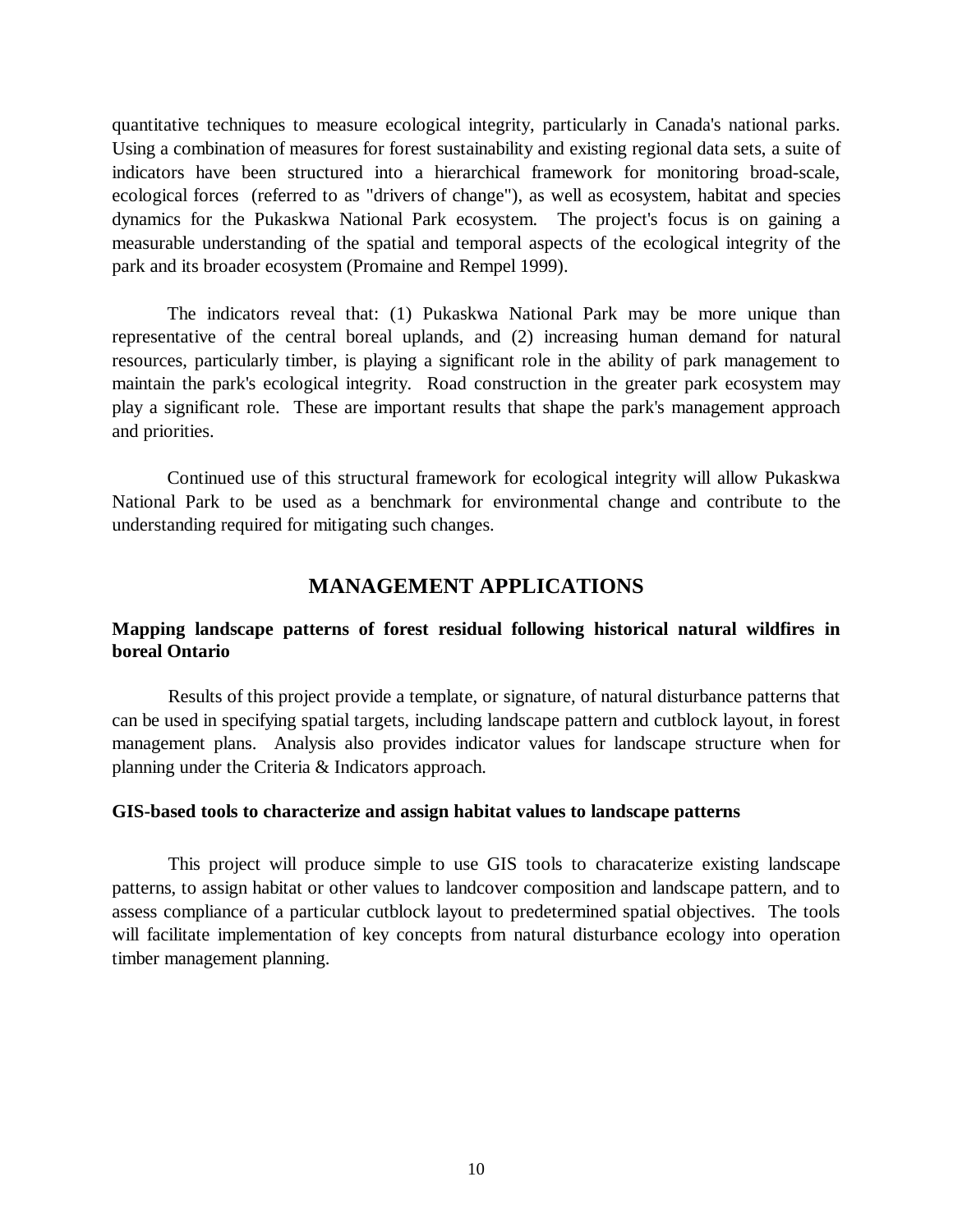#### **Hierarchical (multiscale) analysis of landscape patterns in boreal Ontario**

This project will help managers determine the key (relevant) spatial scales at which management and planning decisions must be focused. The procedures identify the spatial scales where patterns are nested within patterns, and thus help managers determine the spatial scales at which they must plan and evaluate timber management and habitat objectives.

#### **Applying decision support tools to analyze economic versus ecological trade-offs of spatial objectives in SFM planning.**

This project identifies and tests an evaluation procedure to estimate the trade-offs of ecological versus economic objectives. It helps the manager determine habitat and wood supply responses in a planning domain that is defined in terms of 2 key spatial constraints: cutblock proximity and maximum cutblock size. The procedure will help foresters and biologists resolve planning conflicts by identifying spatial domains where common objectives are met.

#### **Applying decision support tools to support Criteria & Indicator analysis of National Parks ecological-integrity objectives.**

This project evaluates how the concepts and techniques of sustainable forest management can be applied in park management. At the regional planning scale, parks must be included in sustainable forest management. This project seeks identify and encourage commonalties in approach by applying Criteria & Indicator approaches to the assessment of national parks ecological-integrity objectives.

#### **REFERENCES**

- Elkie, P.C., R. S. Rempel, and A. P. Carr. 1999. Patch Analyst User's Manual: A tool for quantifying landscape structure. Ont. Min. Nat. Resourc., Northwest Sci. and Technol. Thunder Bay, Ont. TM-002. 16 pp  $+$  append.
- Elkie, P.C., and R.S. Rempel. 1999. Identifying hierarchical structure in Ontario landscapes as a component of emulating natural disturbance. The Sustainable Forest Management Network Conference. Science & Practice: Sustaining the Boreal Forest, Edmonton, Alberta.
- Kaufmann, C. and R.S. Rempel. 1999. Analysis of spatial harvest constraints on ecological (wildlife habitat) versus economic (timber harvest) objectives. The Sustainable Forest Management Network Conference. Science & Practice: Sustaining the Boreal Forest, Edmonton, Alberta.
- Promaine, A. and R. S. Rempel. 1999. Applying criteria and indicators to assess ecological integrity in a boreal national park and adjacent forest management units. The Sustainable Forest Management Network Conference. Science & Practice: Sustaining the Boreal Forest, Edmonton, Alberta.